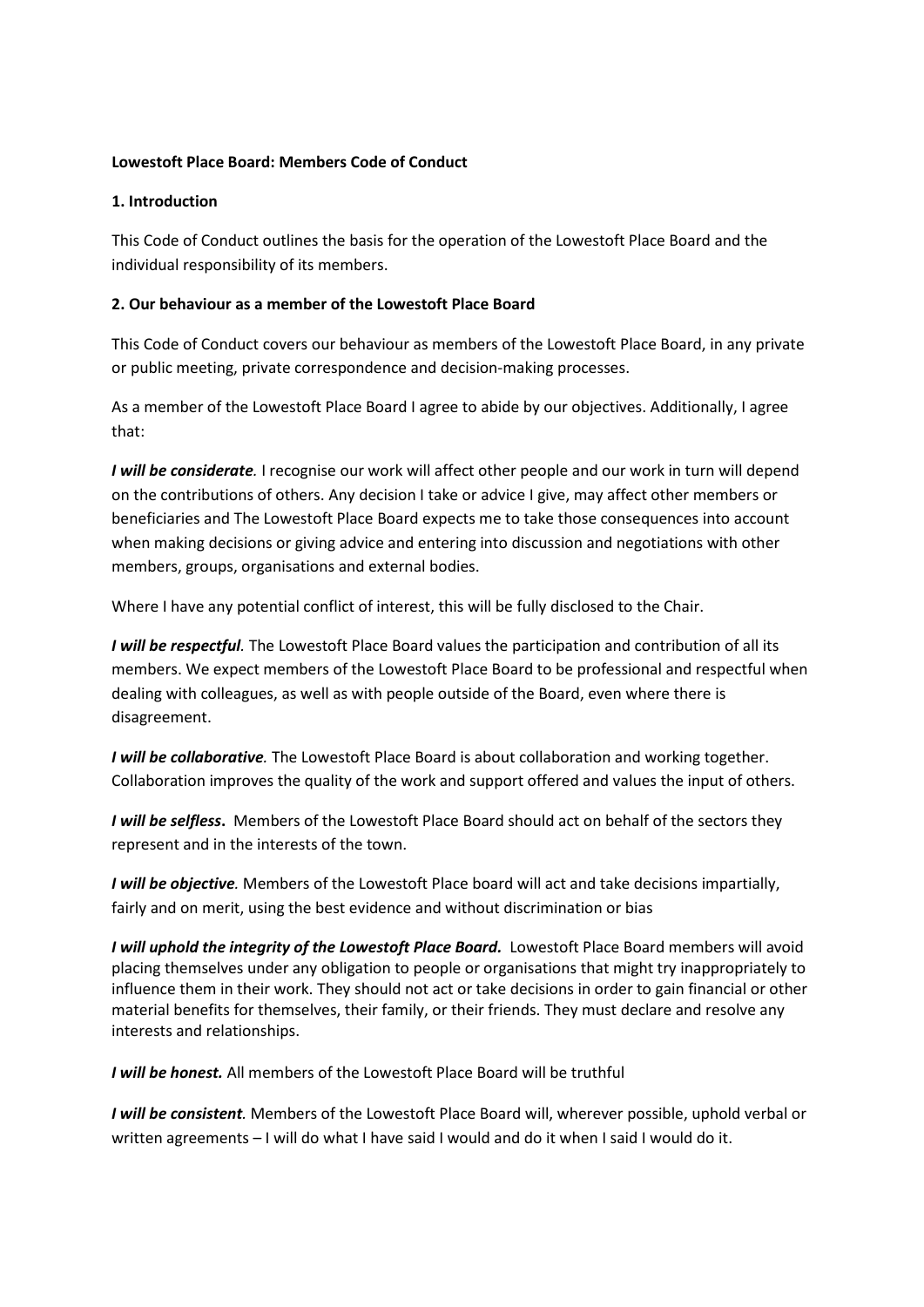*I will uphold the Lowestoft Place Board objectives.* Disagreements happen all the time and the Lowestoft Place Board is no exception. The important goal is not to avoid disagreements or differing views, but to resolve them constructively. In the first instance I will turn to the chair to seek advice and to resolve disagreements.

*I will uphold the democratic decisions of the Lowestoft Place Board.* Where a decision has been made, members are expected to uphold and implement the decisions. This does not mean that there cannot be disagreement; Any members uncomfortable with a decision should be offered support to implement the decisions or a consensus reached on participation or implementation of the decision.

Additionally, members should ensure that decisions do not affect a person's employment, health and safety, equality or personal or religious beliefs or any other legal rights – however, members are expected to behave in a manner that upholds the democratic structures of the Lowestoft Place Board.

*When I am unsure, I will ask for help.* Nobody knows everything, and nobody is expected to. Asking questions avoids many problems down the road, and so questions are encouraged. Those who are asked should be responsive and helpful, and I should not be made to feel threatened or intimidated in any way.

## **3. Relationships with users, clients and others**

Members of the Lowestoft Place Board will at all times conduct themselves in a professional manner whilst representing the Lowestoft Place Board. This includes communicating with other members and external partners, members of the public and supporting agencies. Members will always use appropriate language. All digital media (i.e. Facebook, Twitter, Website etc.) and digital methods (i.e. email) of communication shall be used appropriately; and meetings will be an effective tool to develop constructive conversations and ways to move forward in a positive manner.

Should any member of the Lowestoft Place Board or public feel that they have witnessed or been subjected to unacceptable behaviour by a member of The Lowestoft Place Board, the relevant complaints process should but put into operation as detailed in this document. The following behaviour is not acceptable:

- Insults and name calling
- Swearing, offensive language and gestures
- Inappropriate jokes
- Behaviour that ridicules or undermines someone or something
- Inappropriate or unnecessary physical contact
- Physical assault or threats of physical assault
- Intimidating, coercive or threatening actions and behaviours
- Unwelcome sexual advances